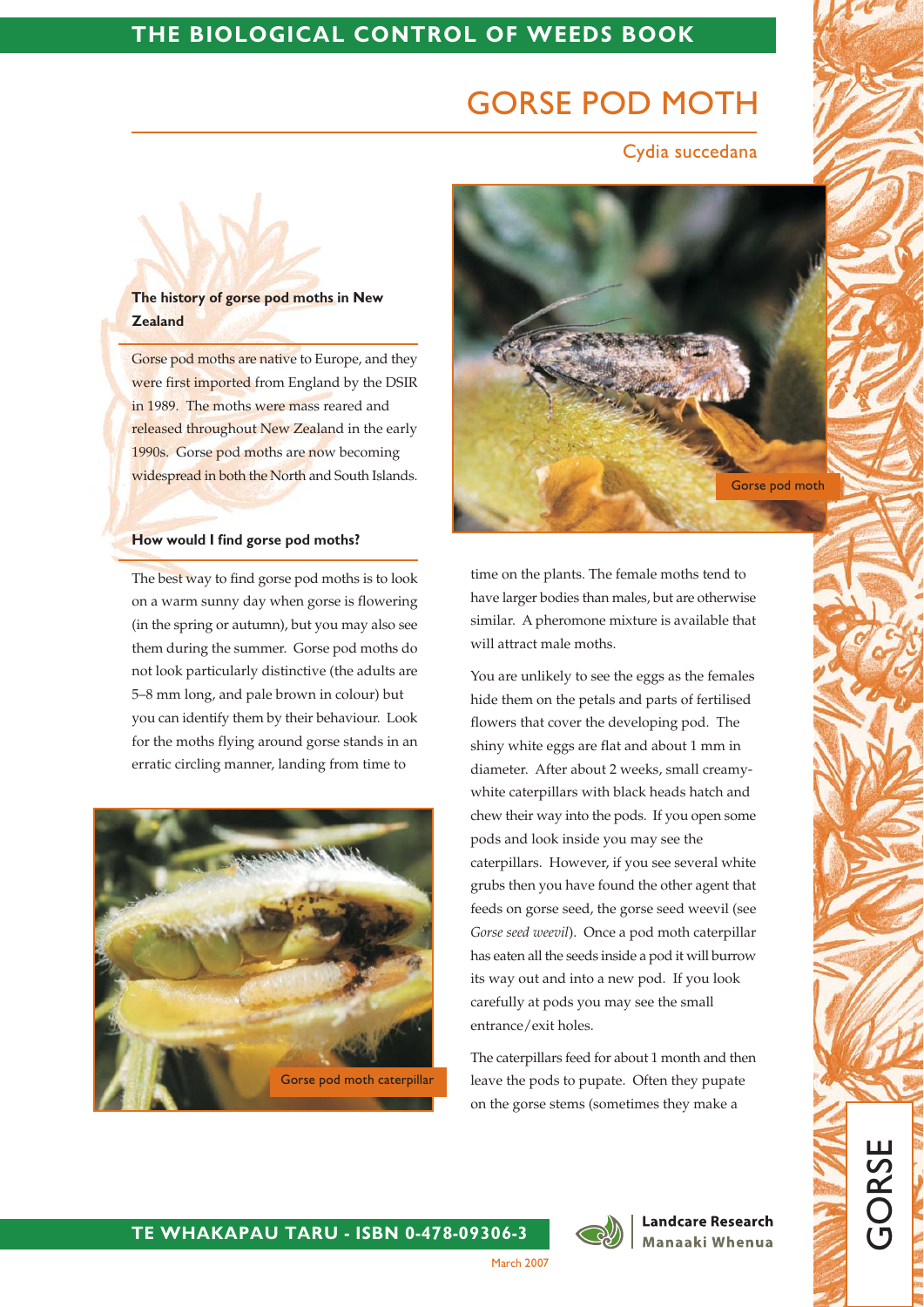

cocoon out of old flowers) or occasionally on the ground. The pupae are light brown. Some new adult moths emerge after about a fortnight (overall one generation from egg to adult takes about 2 months), and produce a second generation to coincide with the second flowering peak of gorse in the autumn. Others remain as prepupae and emerge the following spring.

Gorse pod moths are easy to differentiate from other gorse biocontrol agents or insects on gorse.

See Gorse colonial hard shoot moth, Gorse soft shoot moth, Gorse spider mite, Gorse thrips, Native insects that damage gorse.

## How do gorse pod moths damage gorse?

The caterpillar is the damaging stage and it feeds on the seeds. Each caterpillar can destroy all the seeds in two or three pods.

### Will gorse pod moths attack other plants?

Gorse pod moth is only likely to attack the seeds of gorse and Scotch broom (Cytisus scoparius), Spanish broom (Spartium junceum), Montpellier broom (Genista monspessulana), tree lupin (Lupinus arboreus), Russell lupin (Lupinus polyphyllus), lotus (Lotus pedunculatus), and possibly other exotic members of the Fabaceae family to a lesser extent.





### How effective are gorse pod moths?

The effectiveness of the gorse pod moth has been investigated at a site in Canterbury. The gorse pod moth and gorse seed weevil were jointly destroying between 90-100% of spring/summer seed crop (about half each), and the gorse pod moth was taking about 15-20% of the autumn/winter seed crop at that site. Early indications suggest that infestation levels in the autumn are lower than hoped, and this may be due to less than optimal synchrony between gorse flowering and pod moth activity.

### How can I get the most out of gorse pod moths?

Gorse pod moths are now widespread. However, if they are not yet present in your area you can help to speed up dispersal by shifting moths from established areas.

### How do I choose a release site?

Read Guidelines for selecting release sites for biocontrol agents.

#### How do I collect gorse pod moths for release?

Read Guidelines for collecting, relocating, and releasing insect biocontrol agents.

You can harvest infested pods in the spring or autumn - spring is probably the best time as the moths are more abundant then. Keep an eye on